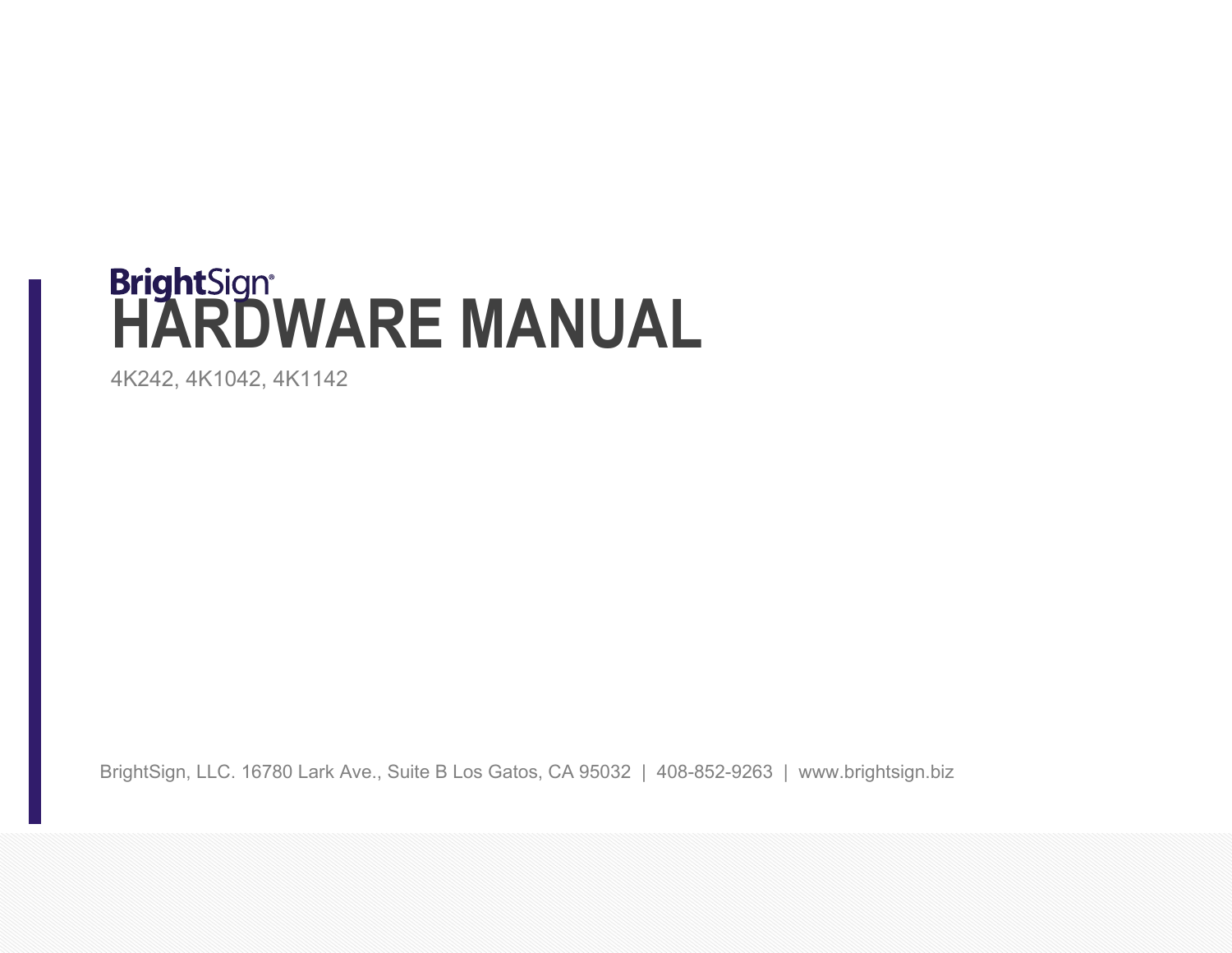# **TABLE OF CONTENTS**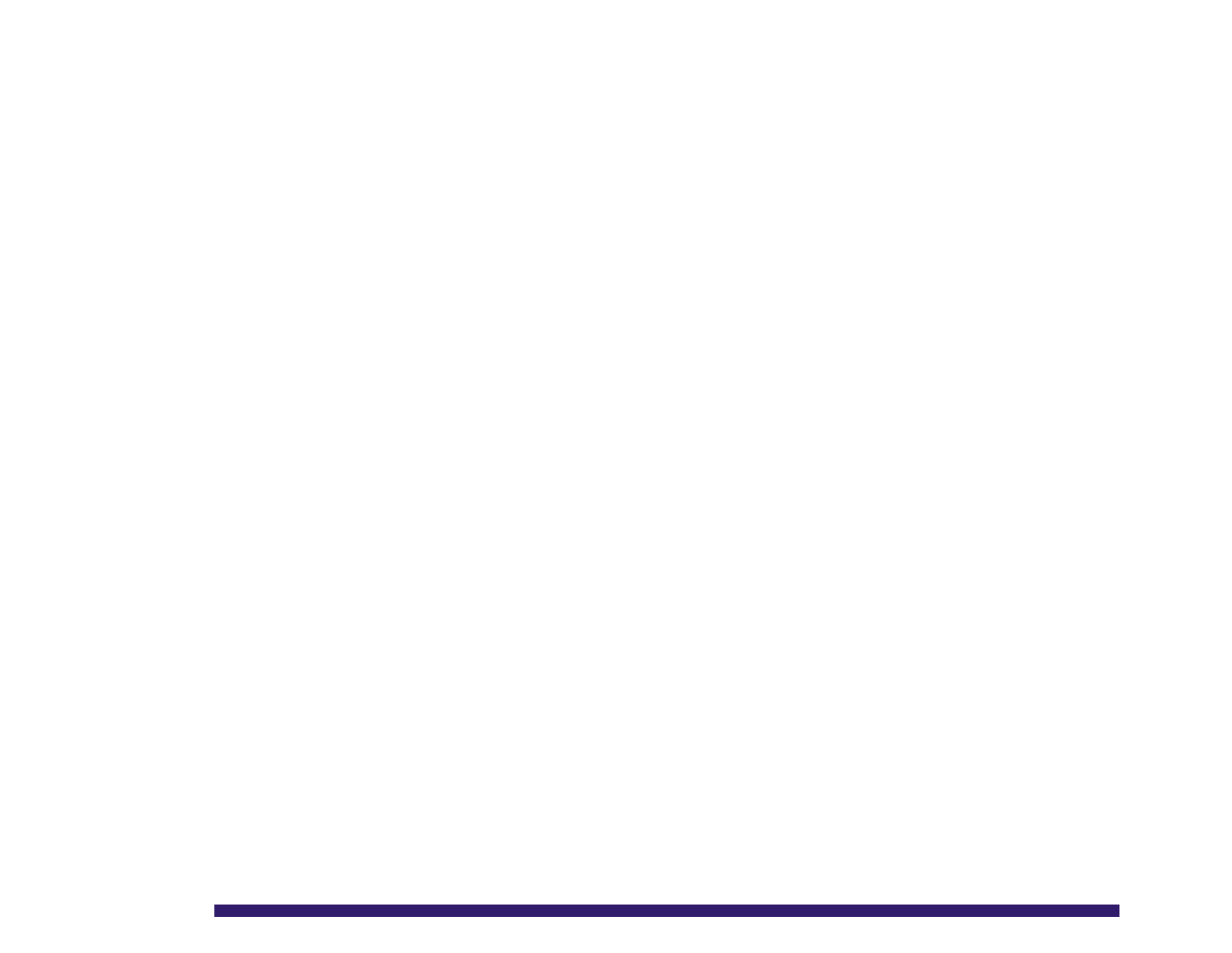# <span id="page-4-0"></span>**OVERVIEW**

The 4K series is a line of commercial-grade solid-state media players that can be used to decode images, audio, and video (up to 3840x2160x60p) for digital-signage and kiosk applications. In addition to driving audio/video devices, these players can be controlled with various networked and built-in interfaces.

This manual specifies the hardware interfaces and operational theory of the 4K series.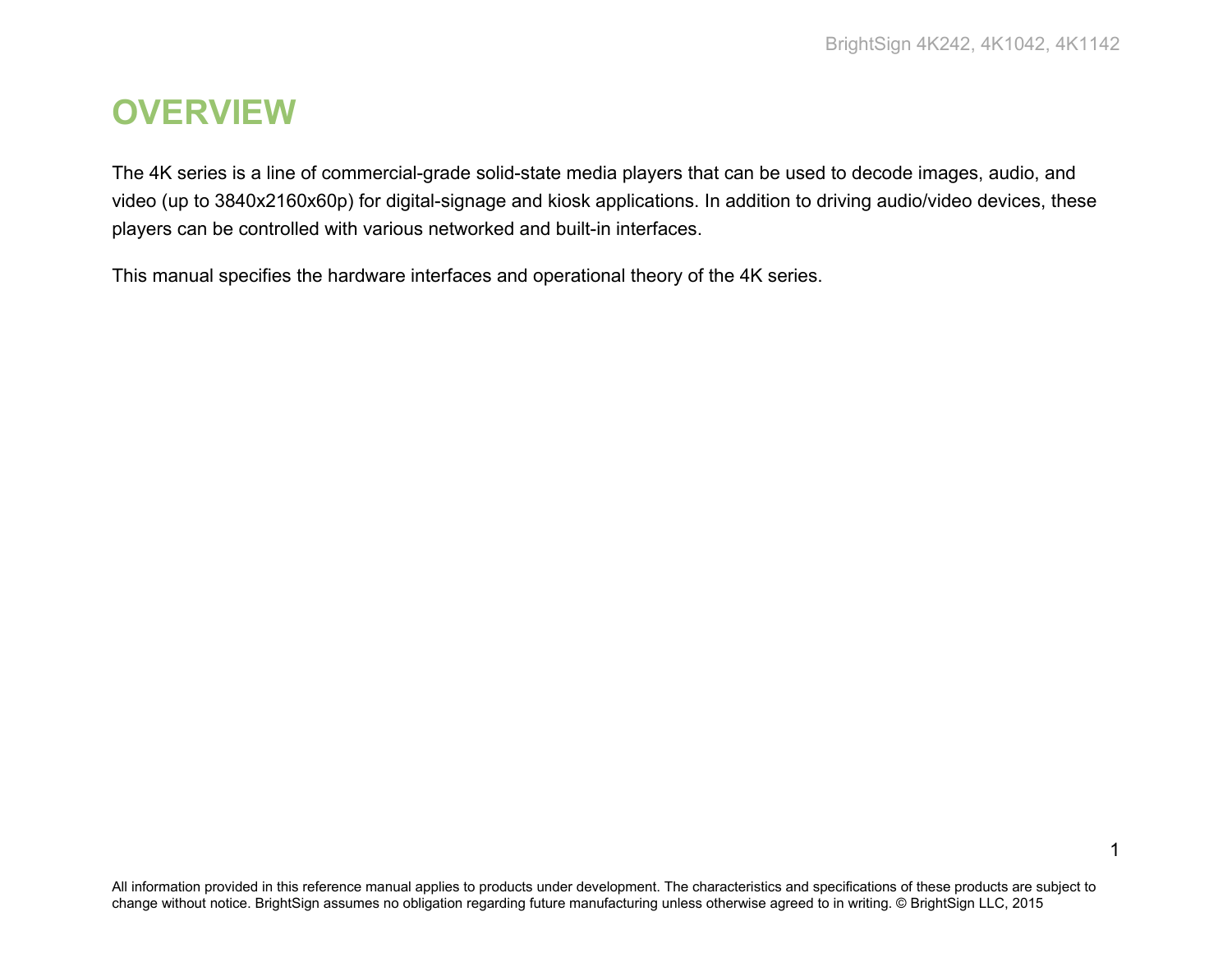# <span id="page-5-0"></span>**Block Diagram**

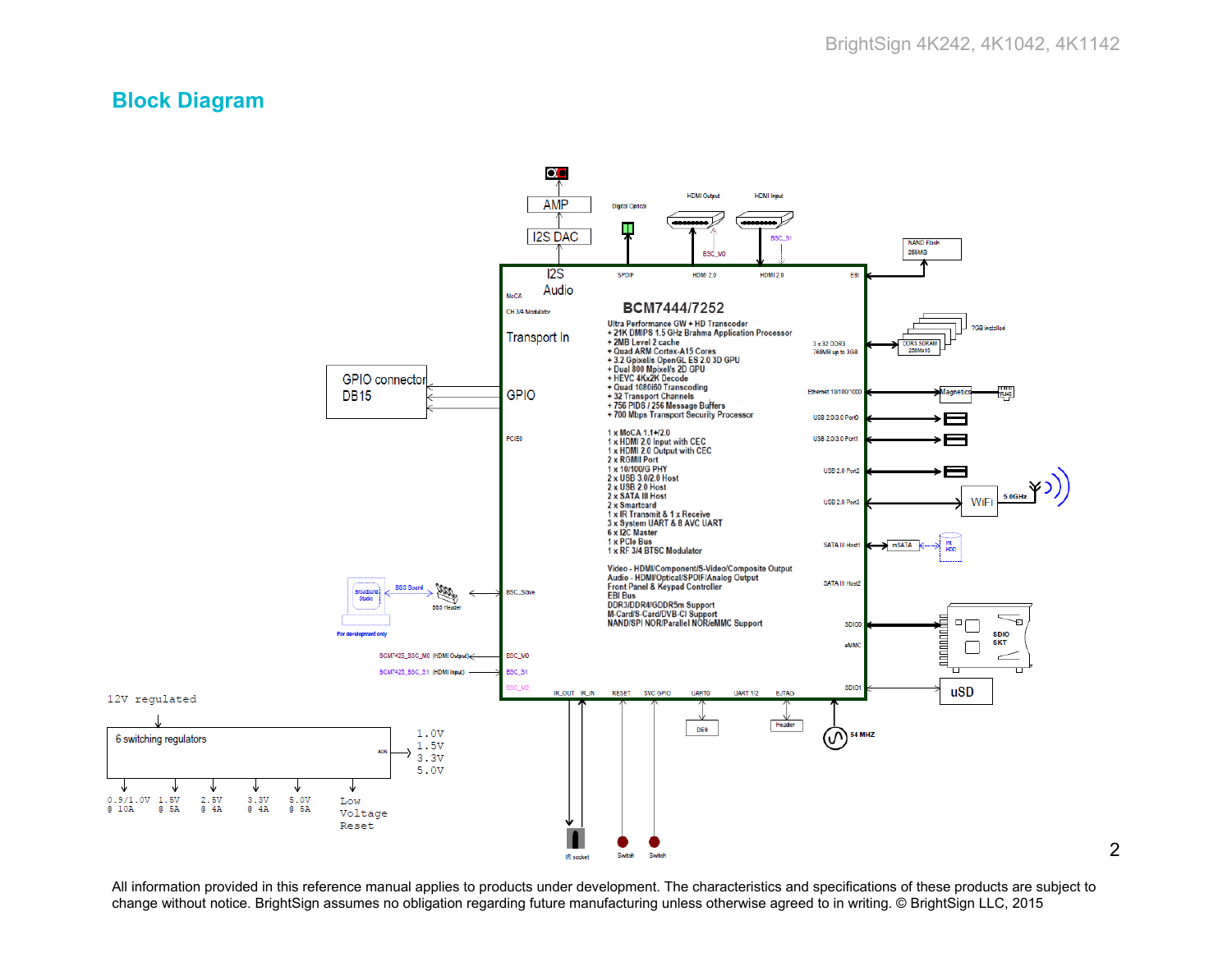# <span id="page-6-0"></span>**4K242**

#### **Front**

- DA15 GPIO
- 3.5mm IR in/out
- 3.5mm audio out

#### **Left**

- GPIO service button
- GPIO reset button

# **Right**

- SDHC/SDXC flash card slot
- Status/error LED (red)
- Update LED (yellow)
- Power LED (green)
- SD activity LED (green)
- MicroSD presence LED (green)
- Ethernet activity LED (green)
- WiFi activity LED (green)
- Server connection (green)

#### **Back**

- 12V Molex power connector
- HDMI out
- RJ45 Ethernet (POE)

#### **Internal**

• MicroSD slot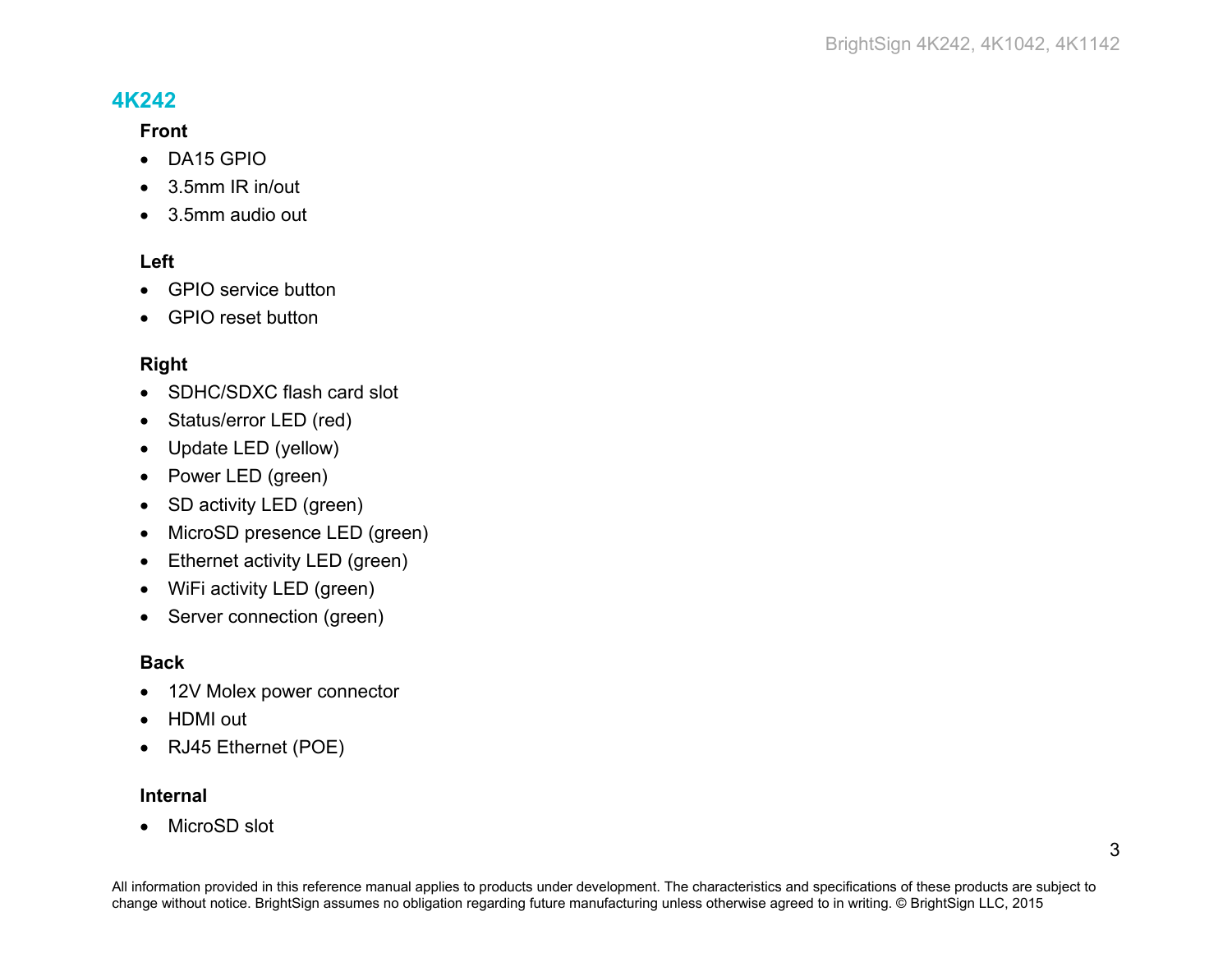- SATA connector
- WiFi Module connector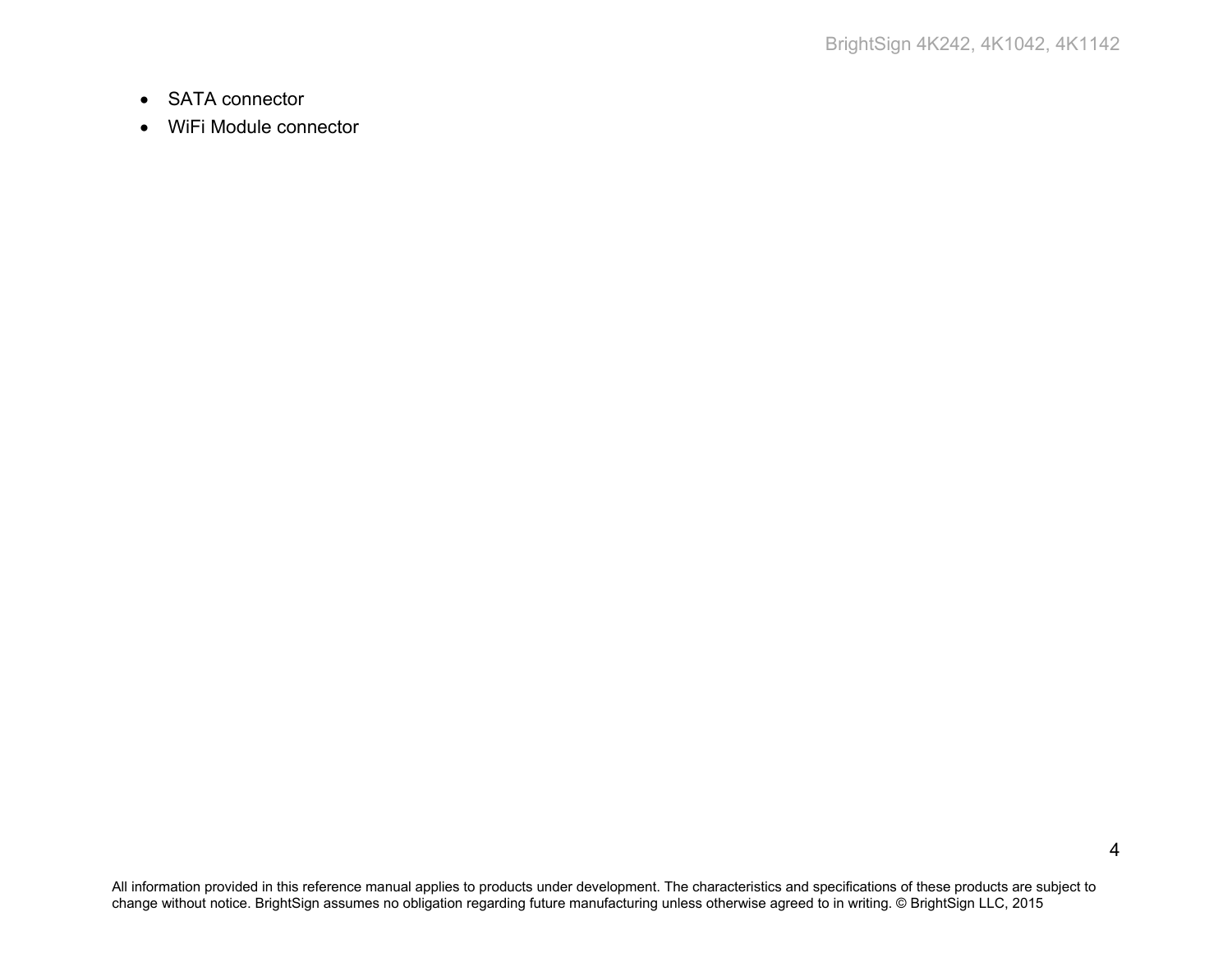# <span id="page-8-0"></span>**4K1042**

#### **Front**

- DE9 RS232 serial (male)
- DA15 GPIO
- 3.5mm IR in/out
- 3.5mm audio out

#### **Left**

- GPIO service button
- GPIO reset button

#### **Right**

- SDHC/SDXC flash card slot
- Status/error LED (red)
- Update LED (yellow)
- Power LED (green)
- SD activity LED (green)
- MicroSD presence LED (green)
- Ethernet activity LED (green)
- WiFi activity LED (green)
- Server connection (green)

# **Back**

- 12V Molex power connector
- SPDIF out
- HDMI out
- USB 3.0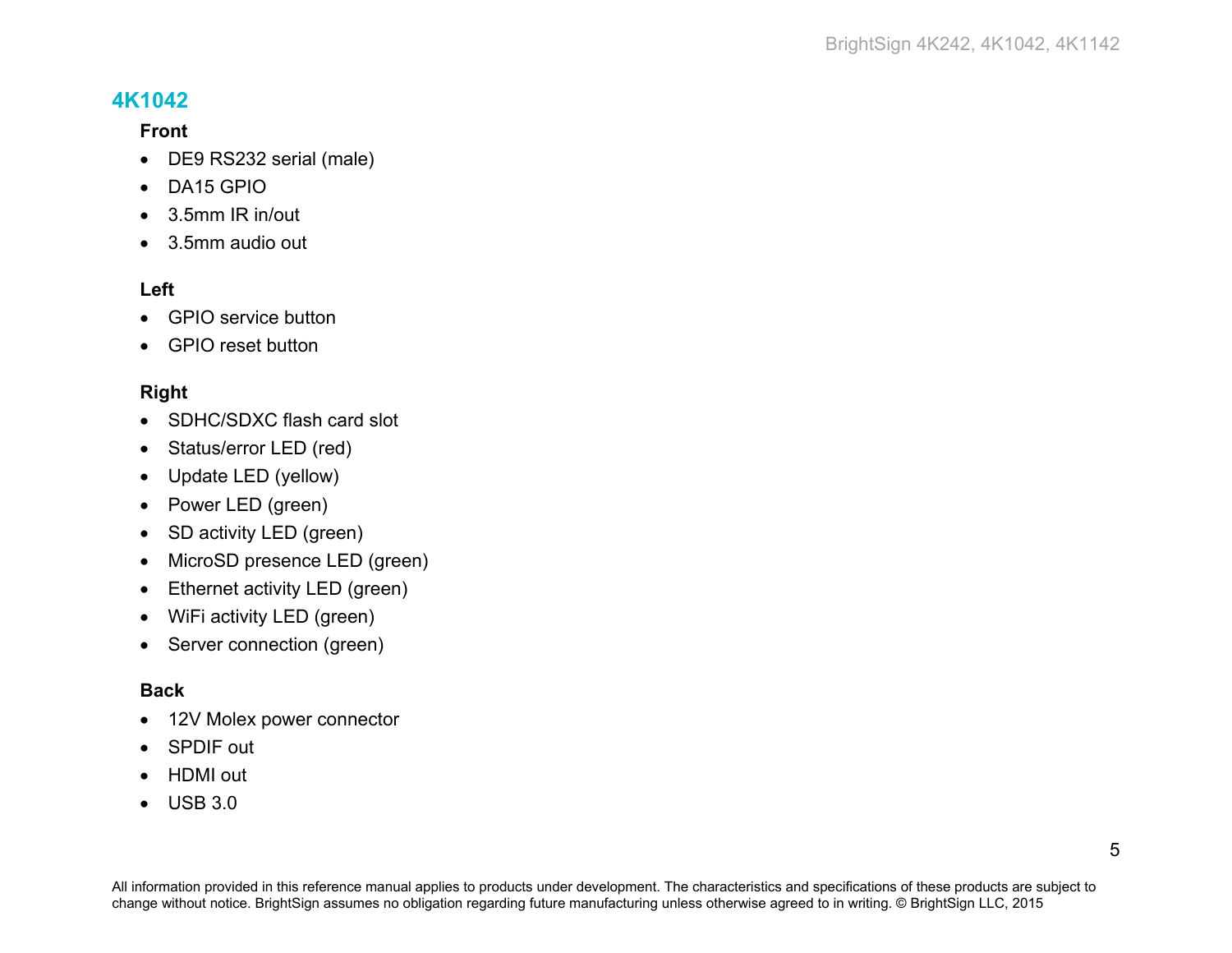• RJ45 Ethernet (POE)

#### **Internal**

- MicroSD slot
- SATA connector
- WiFi Module connector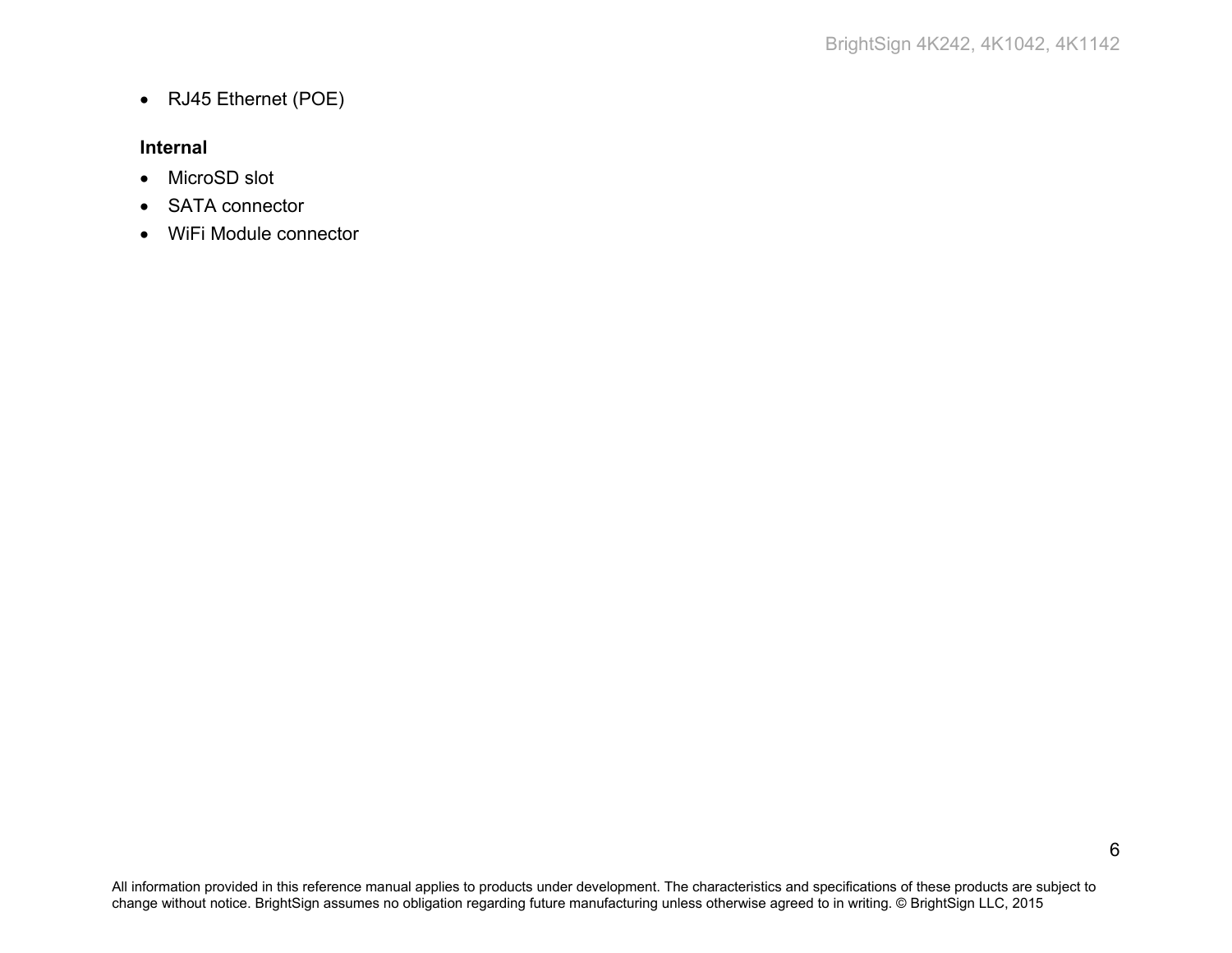# <span id="page-10-0"></span>**4K1142**

#### **Front**

- USB 2.0
- DE9 RS232 serial (male)
- 3.5mm IR in/out
- 3.5mm audio out

#### **Left**

- GPIO service button
- GPIO reset button

#### **Right**

- SDHC/SDXC flash card slot
- Status/error LED (red)
- Update LED (yellow)
- Power LED (green)
- SD activity LED (green)
- MicroSD presence LED (green)
- Ethernet activity LED (green)
- WiFi activity LED (green)
- Server connection (green)

#### **Back**

- 12V Molex power connector
- SPDIF out
- HDMI out
- HDMI in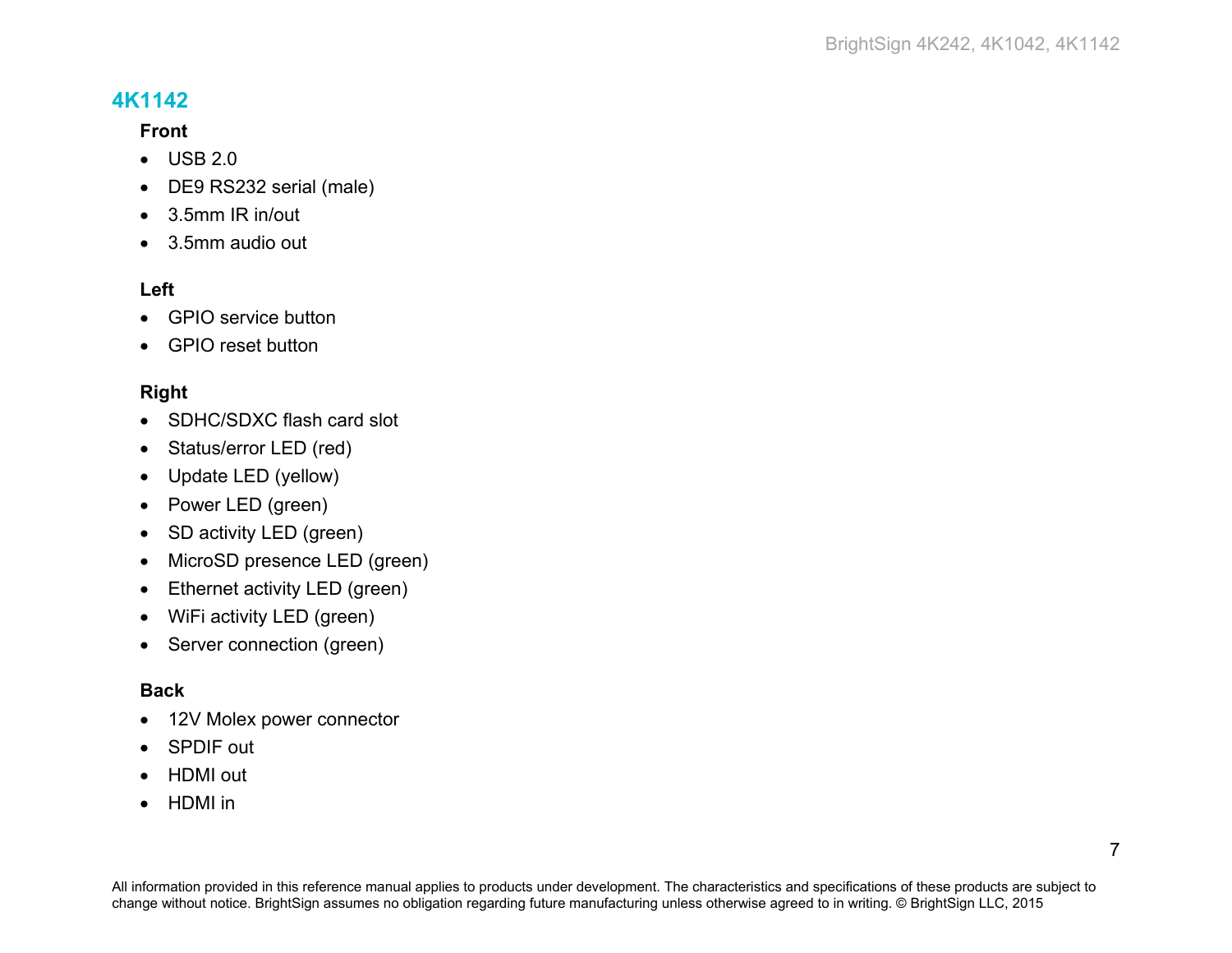- (2x) USB 3.0
- RJ45 Ethernet (POE)

#### **Internal**

- MicroSD slot
- SATA connector
- WiFi Module connector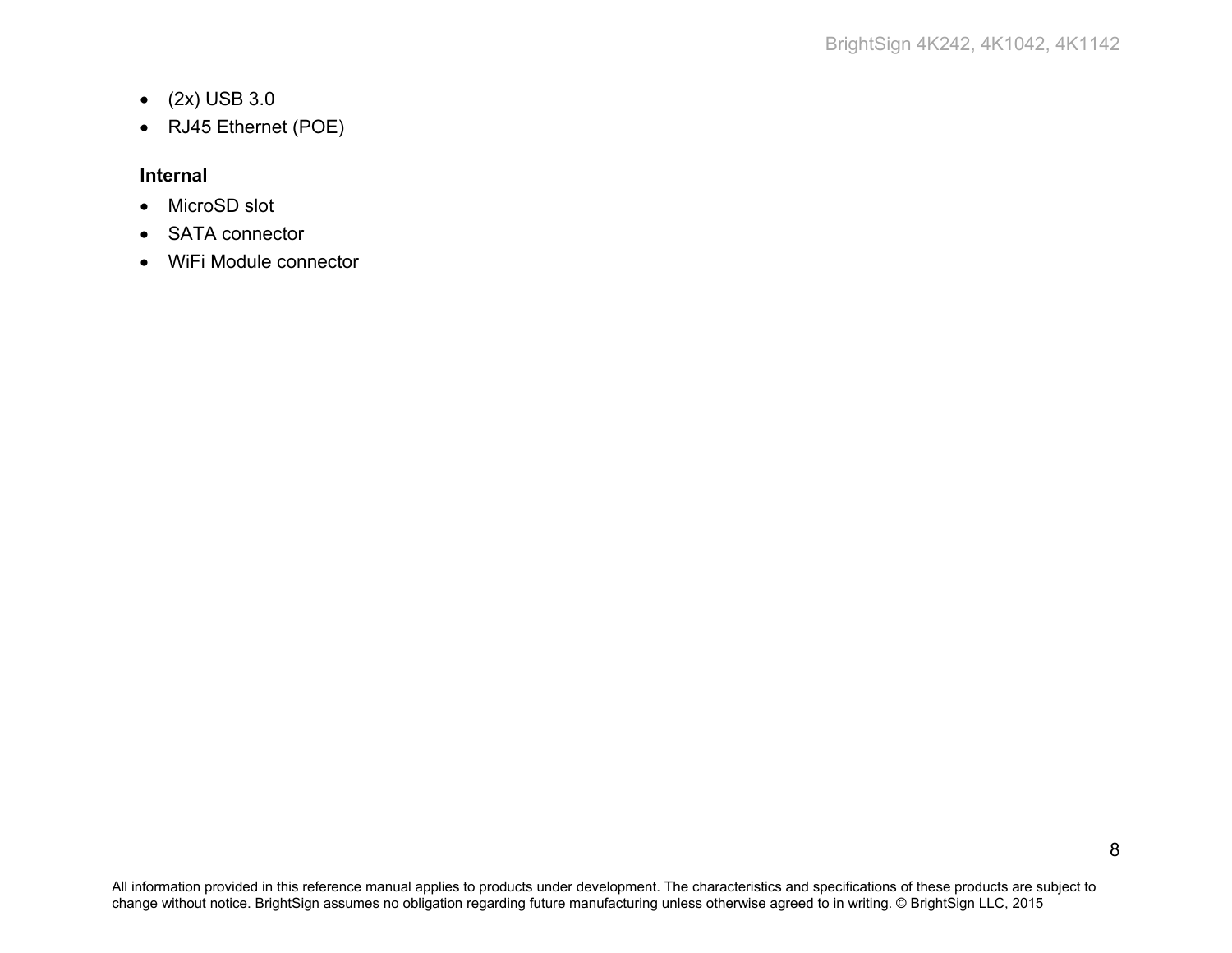# <span id="page-12-0"></span>**HARDWARE INTERFACES**

This section describes the characteristics and operation of all connectors on 4K models.

# <span id="page-12-1"></span>**Power Connector**

The power connector for 4K players is rated for 12V @ 5A. The plug is a right-side positive, keyed and locking 4-pin connector.

# <span id="page-12-2"></span>**DE9 RS-232 Serial**

The RS-232 interface is a male DE9 connector. The BrightSign 4K player is a DTE device, similar to a PC. The input to the chip accepts a range between +25V and -25V, so it is compatible with +12V/-12V signaling.

The baud rate of the RS-232 interface (which is controlled by system software) is 115200, with no parity, 8 data bits, and 1 stop bit. The RS-232 interface supports RTS/CTS hardware flow control, but no software flow control. The maximum cable length is 50 meters, and the total cable capacitance is 2500pF.

**Note**: *A lower capacitance cable allows you to use cable lengths beyond 50 meters.*

The following diagram illustrates the behavior of the TX and RX signal:

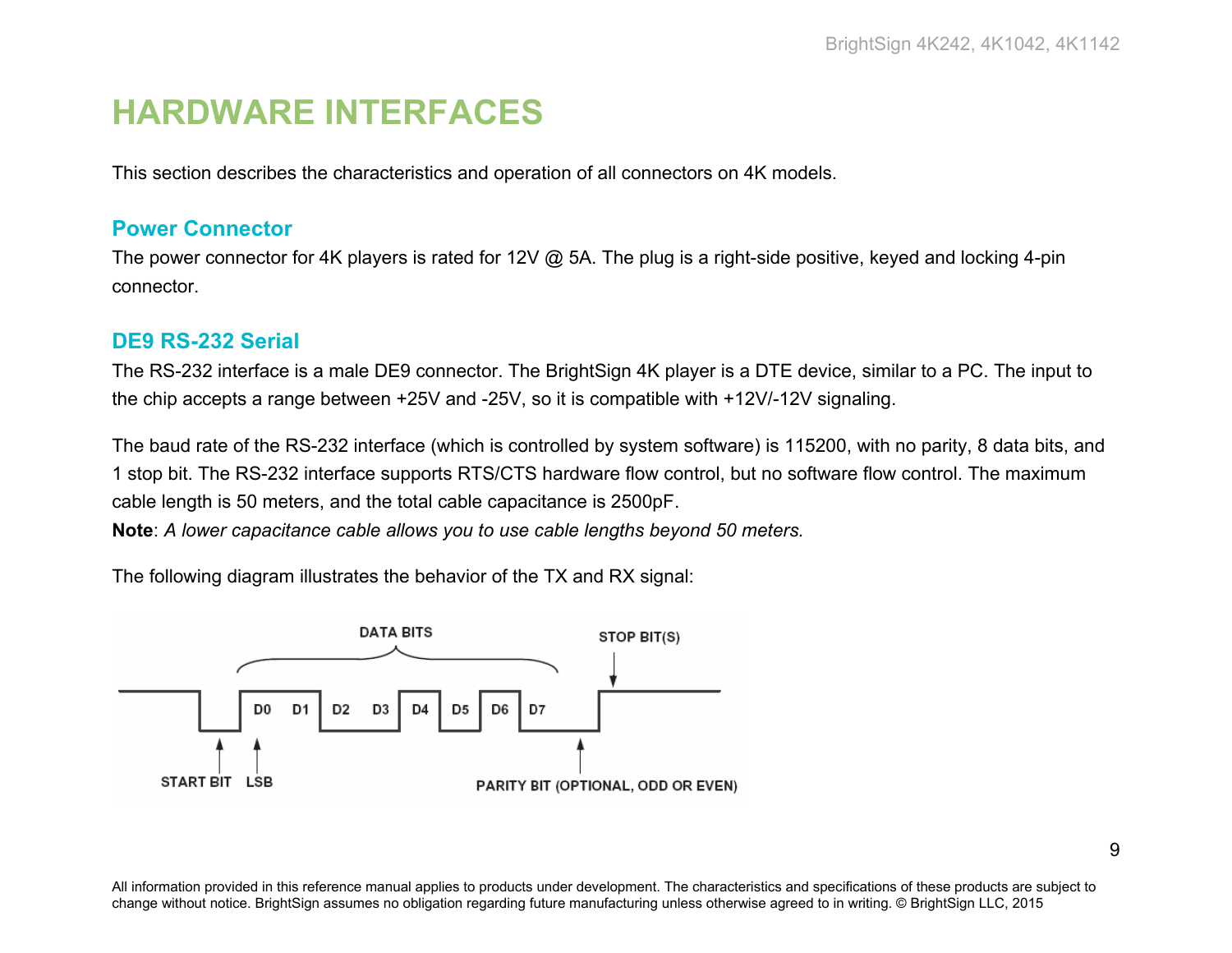| pin | <b>Description</b>              | pin            | <b>Description</b>           |
|-----|---------------------------------|----------------|------------------------------|
|     | <b>NC</b>                       | $\overline{2}$ | Receive data into the device |
| 3   | Transmit data out of the device | 4              | Available 5V@500mA           |
| 5   | Ground                          | 6              | <b>NC</b>                    |
|     | <b>RTS</b>                      | 8              | <b>CTS</b>                   |
| 9   | <b>NC</b>                       | --             | --                           |

The following table illustrates the pinout of the DE9 serial connector on 4K players:

# <span id="page-13-0"></span>**DA15 GPIO**

The GPIO switch/lLED connector is a DA15 female. This connector is used to allow the player to control external LEDs or other devices requiring 24mA of current or less.

Connect the LED outputs to the LED ANODE and connect the LED CATHODE to the ground. If you want to connect another device, then the output is capable of sourcing or sinking up to 3.3V at 24mA, but there is a series resistor of 100 $\Omega$ in each line.

The connector also allows the connecting of external contact closures to the ground. In order to connect a switch, connect one side of the switch to the switch input, and connect the other side to one of the ground pins on the DA15 connector. The connector can also supply 3.3V at up to 500mA to an external device. The 3.3V output is polyfuse-protected and can source up to 500mA.

If one BrightSign player is driving the inputs on another BrightSign player, then you can drive at most three inputs from one output. The following calculations explain this limitation: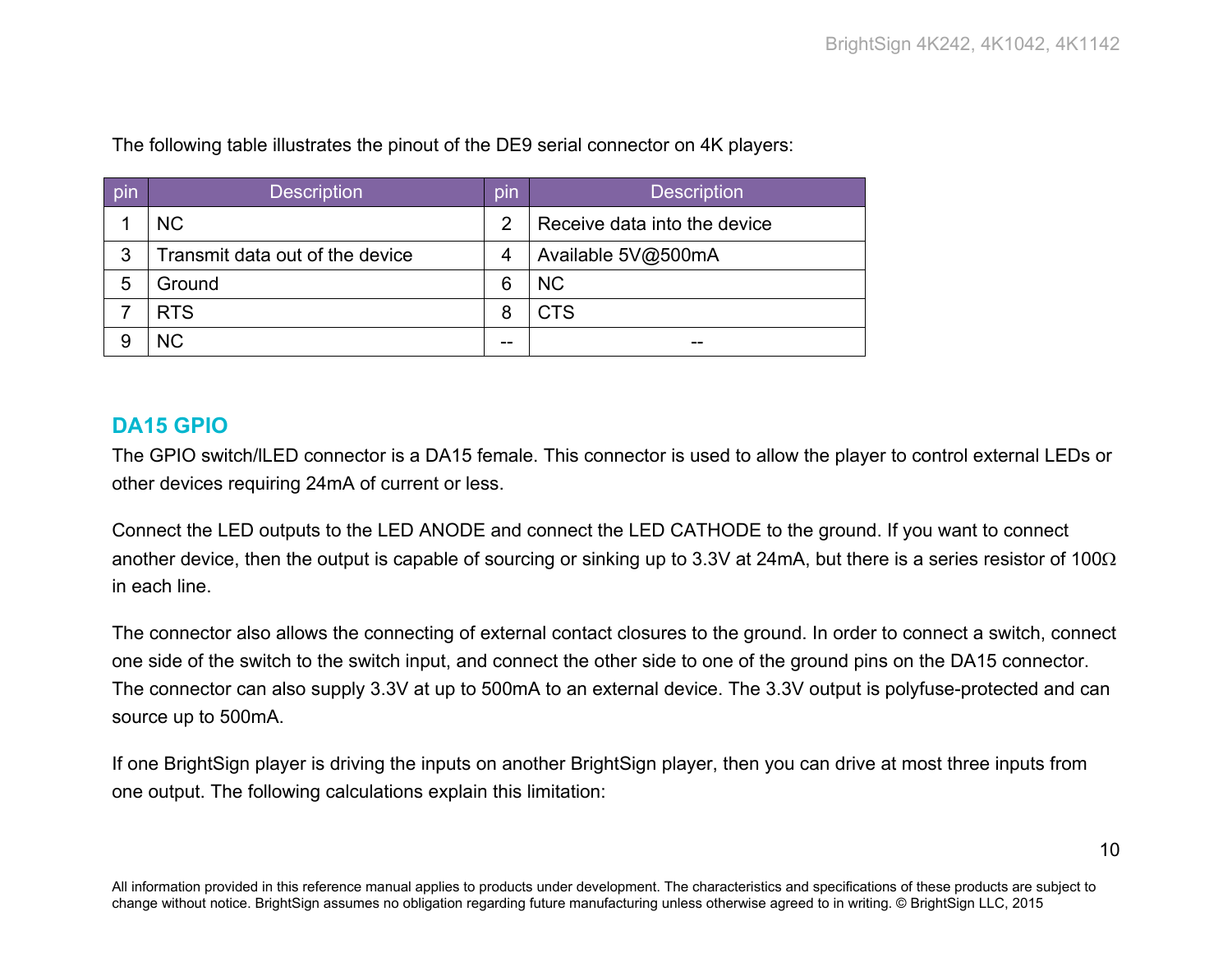**Note**: *The GPIO outputs have 100*<sup>Ω</sup> *series resistors; the GPIO inputs have 1K pullup resistors to 3.3V; and the input threshold on the 541 chips is 2V high and .8V low. The high voltage is not problematic, but the low voltage can be if there are too many inputs connected to one output.*

| 1 out driving 1 in | $V=3.3*100/(100+1,000)=0.3$                            |
|--------------------|--------------------------------------------------------|
| 1 out driving 2 in | $V=3.3*100/(100+500)=0.55$                             |
| 1 out driving 3 in | $V=3.3*100/(100+333.3)=0.76$                           |
| 1 out driving 4 in | V=3.3*100/(100+250)=.94 (This is too high, so 1 output |
|                    | driving 3 inputs is the maximum)                       |

The following table illustrates the pinout of the DA15 on the 4K series of players:

| pin | <b>Description</b> | pin            | <b>Description</b>    |
|-----|--------------------|----------------|-----------------------|
| 1   | IR blaster input   | $\overline{2}$ | Ground                |
| 3   | Button 6 I/O       | $\overline{4}$ | Button 5 I/O          |
| 5   | Button 3 I/O       | 6              | Ground                |
| 7   | Button 1 I/O       | 8              | +3.3V output at 500mA |
| 9   | Ground             | 10             | Button 7 I/O          |
| 11  | Ground             | 12             | Button 4 I/O          |
| 13  | Button 2 I/O       | 14             | Ground                |
| 15  | Button 0 I/O       | --             | --                    |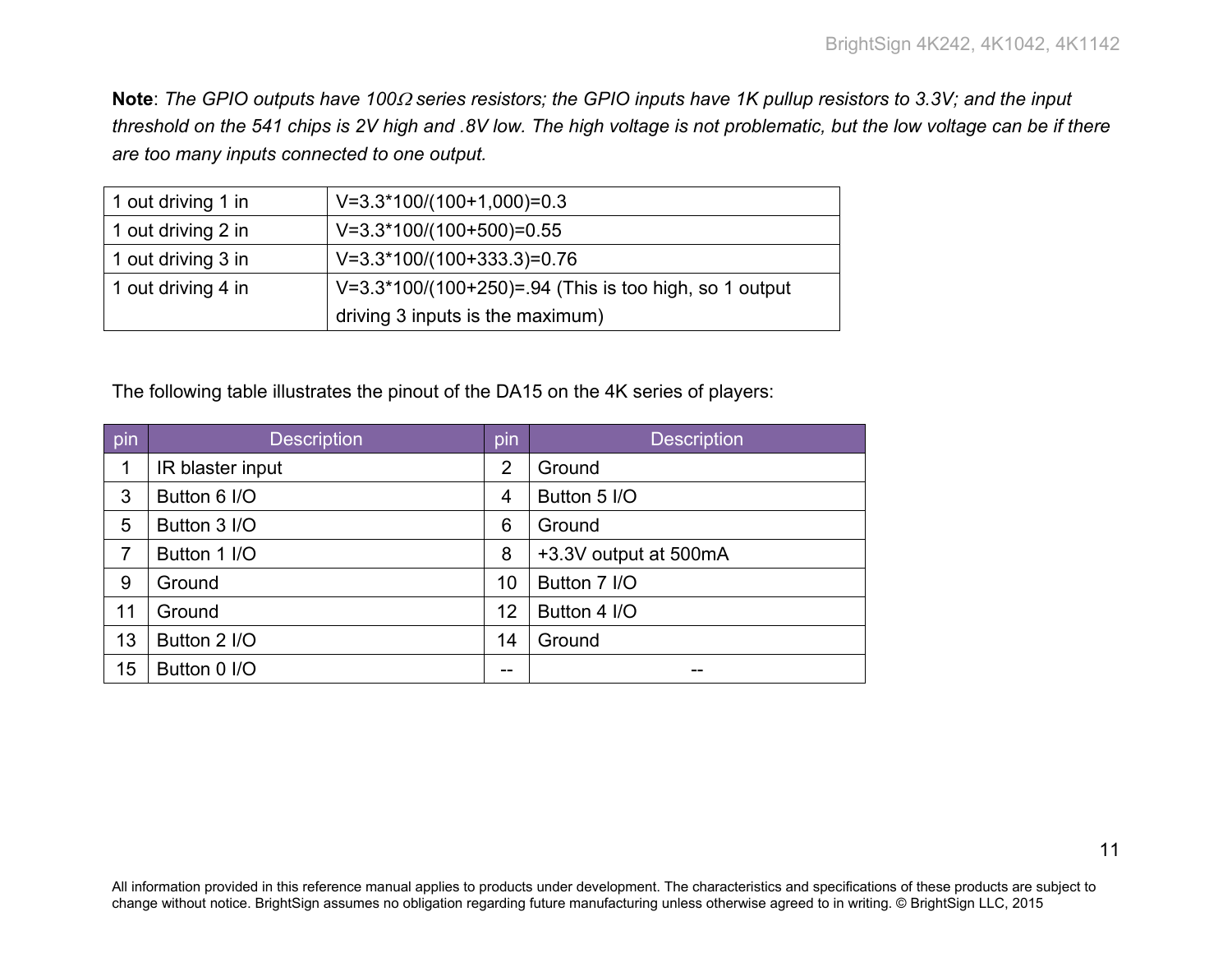

Here is the DA15 female as viewed from the front of a BrightSign 4K player:

A button/LED/IR board can be used to demonstrate the GPIO and IR functions on a BrightSign player. This board is built by a third-party manufacturer and can be purchased upon request.

# <span id="page-15-0"></span>**RJ45 Ethernet**

The 4K series has an RJ45 connector for Gigabit (10/100/1000) base-T Ethernet, as well as Power over Ethernet (PoE) capabilities. The maximum Ethernet-cable length is 91 meters for PoE applications and 100 meters for non-PoE applications. To operate using PoE, 4K players require type-2 PoE supplying a minimum of 25W.

**Important**: *The equipment should be connected only to PoE networks without routing to the outside plant.*

|  | The following table illustrates the pinout of the RJ45: |
|--|---------------------------------------------------------|
|--|---------------------------------------------------------|

| pin | <b>Description</b> | . .<br>pin | <b>Description</b> |
|-----|--------------------|------------|--------------------|
|     | TX+                | റ          | ТХ-                |
| 3   | $RX+$              |            | $BI+$              |
| 5   | $B-I$              | 6          | RX-                |
|     | $B+$               | 8          | $BI -$             |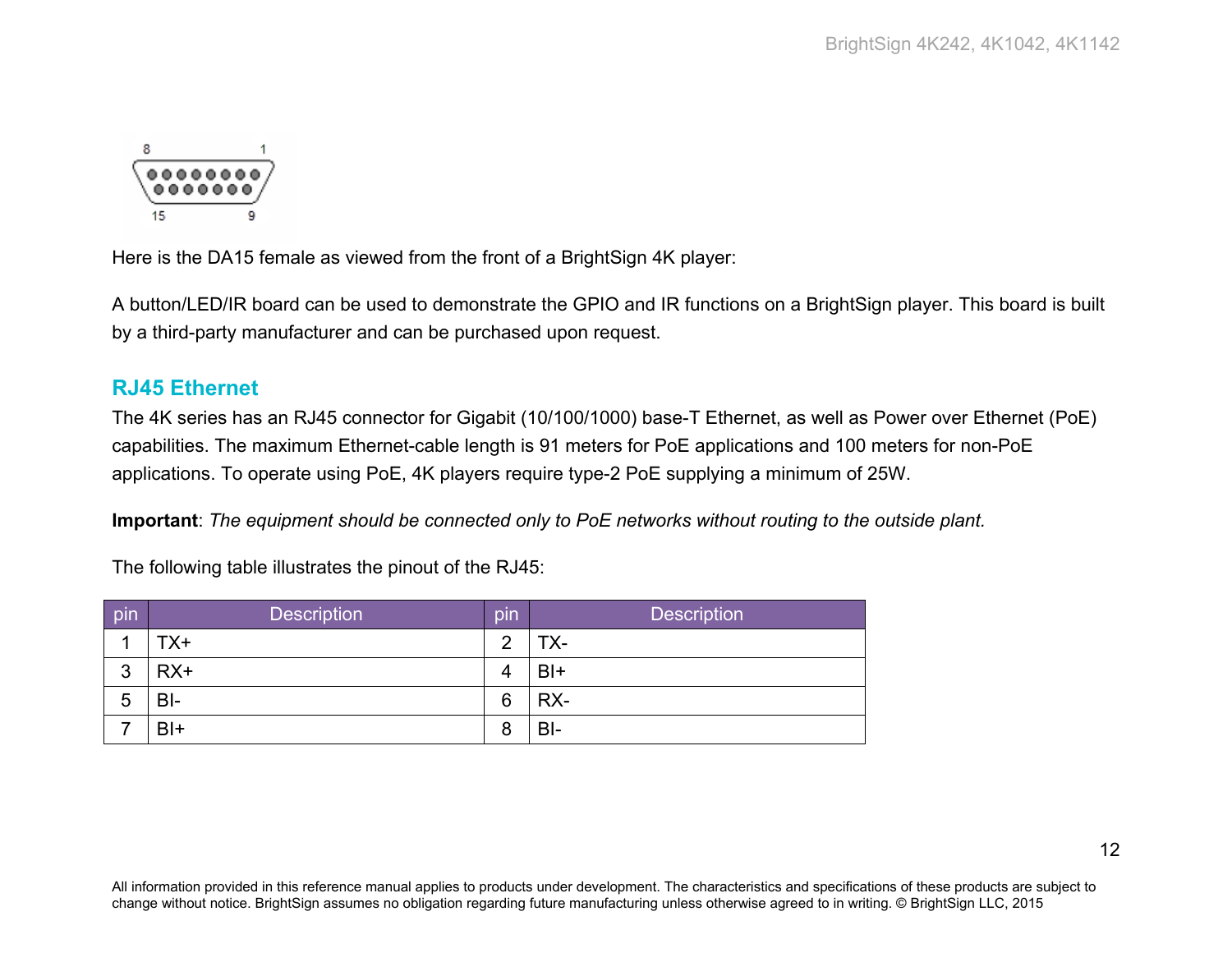# <span id="page-16-0"></span>**USB**

The 4K1042 has a single USB 2.0 port, and the 4K1142 has two USB 3.0 ports and a single USB 2.0 port. All ports are capable of transfer speeds up to 480 Mbit/s. The maximum length for a USB cable is 5 meters. The following tables illustrate the pinout of the USB 2.0/3.0 host ports:

#### **USB 2.0**

| <b>pin</b> | <b>Description</b> | pın    | <b>Description</b> |
|------------|--------------------|--------|--------------------|
|            | VBUS               | ⌒<br>- | —                  |
| ັ          | D+                 | Δ      | Ground             |

#### **USB 3.0**

| pin | <b>Description</b> | pin            | <b>Description</b> |
|-----|--------------------|----------------|--------------------|
|     | <b>VBUS</b>        | っ              | D-                 |
| 3   | D+                 | $\overline{4}$ | Ground             |
| 5   | StdA SSTX-         | 6              | StdA SSTX+         |
|     | Ground             | 8              | StdA SSRX-         |
| 9   | StdA SSRX+         |                |                    |

# <span id="page-16-1"></span>**3.5mm Audio Connector**

All 4K models have a single 3.5mm female audio connector, which transmits an analog stereo signal. The full-scale voltage output of the audio is 2V RMS. The minimum load impedance of the audio connector is 32Ω.

**Note**: *The BrightSign expansion module allows you to drive up to three sets of 5*<sup>Ω</sup> *headphones directly.*

The audio connector has the following pinout:

• **Tip**: Left audio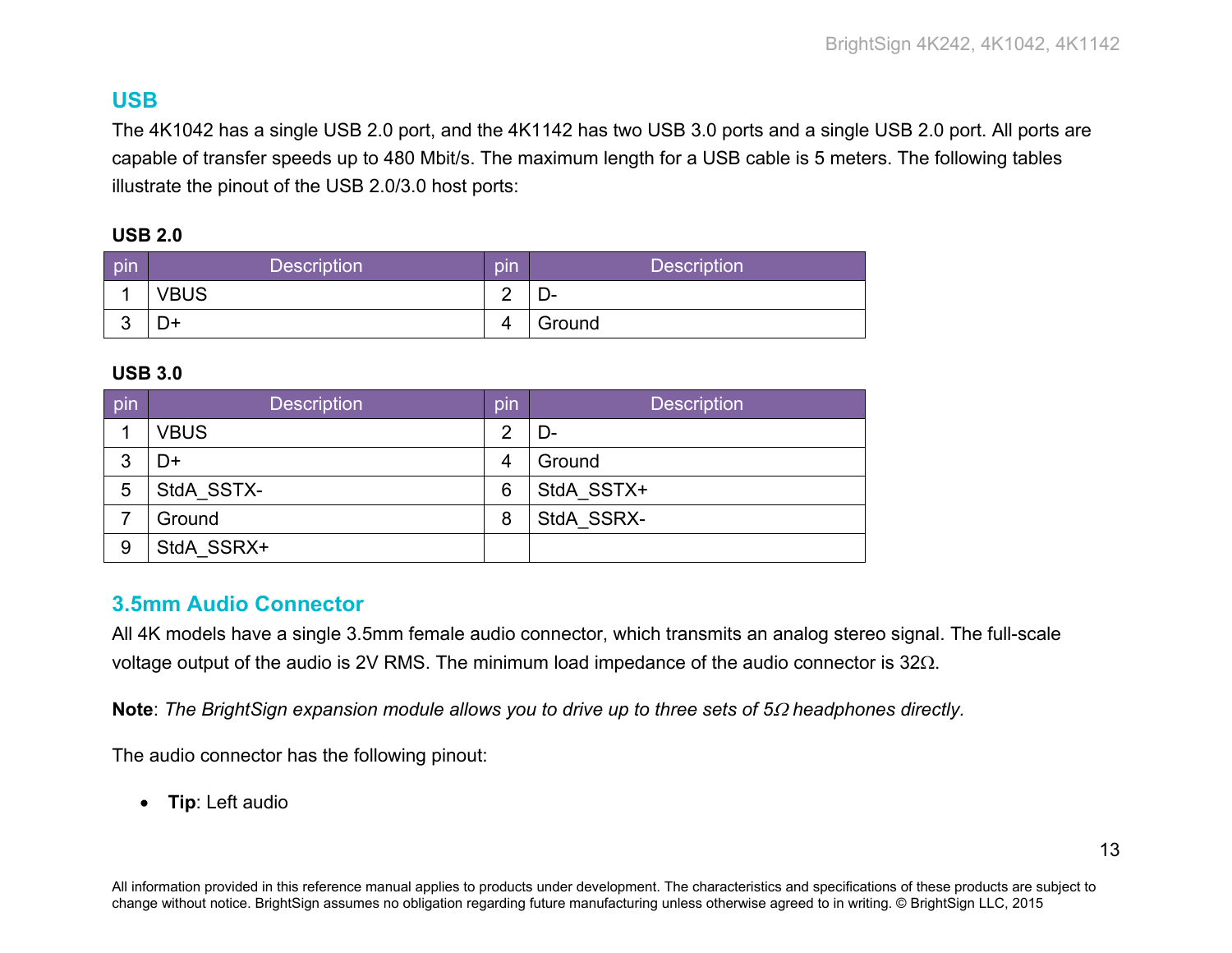- **Ring**: Right audio
- **Sleeve**: Ground for audio signal

# <span id="page-17-0"></span>**HDMI Output**

The HDMI-out connector is used to send digital video and audio to HDMI-enabled sink devices. This connector is compatible with HDMI 2.0 devices, capable of outputting a maximum video resolution of 3840x2160x60p.

The following table illustrates the pinout of the HDMI connector:

| pin            | <b>Description</b>    | pin            | <b>Description</b> |
|----------------|-----------------------|----------------|--------------------|
| 1              | TX2p                  | $\overline{2}$ | Ground             |
| 3              | TX2n                  | 4              | TX1p               |
| 5              | Ground                | 6              | TX1n               |
| $\overline{7}$ | TX0p                  | 8              | Ground             |
| 9              | TX0n                  | 10             | <b>TXCp</b>        |
| 11             | Ground                | 12             | <b>TXCn</b>        |
| 13             | <b>CEC</b>            | 14             | <b>NC</b>          |
| 15             | <b>DDC SCL</b>        | 16             | <b>DDC SDA</b>     |
| 17             | Ground                | 18             | +5V DDC            |
| 19             | HPD (Hot Plug Detect) | --             |                    |

# <span id="page-17-1"></span>**HDMI Input**

The HDMI-in connector is used to receive digital video and audio from HDMI-enabled source devices. This connector is compatible with HDMI 2.0 devices, capable of accepting a maximum video resolution of 3840x2160x60p. The signaling also conforms with DVI 1.0, HDMI 1.4, and HDCP 2.2 standards.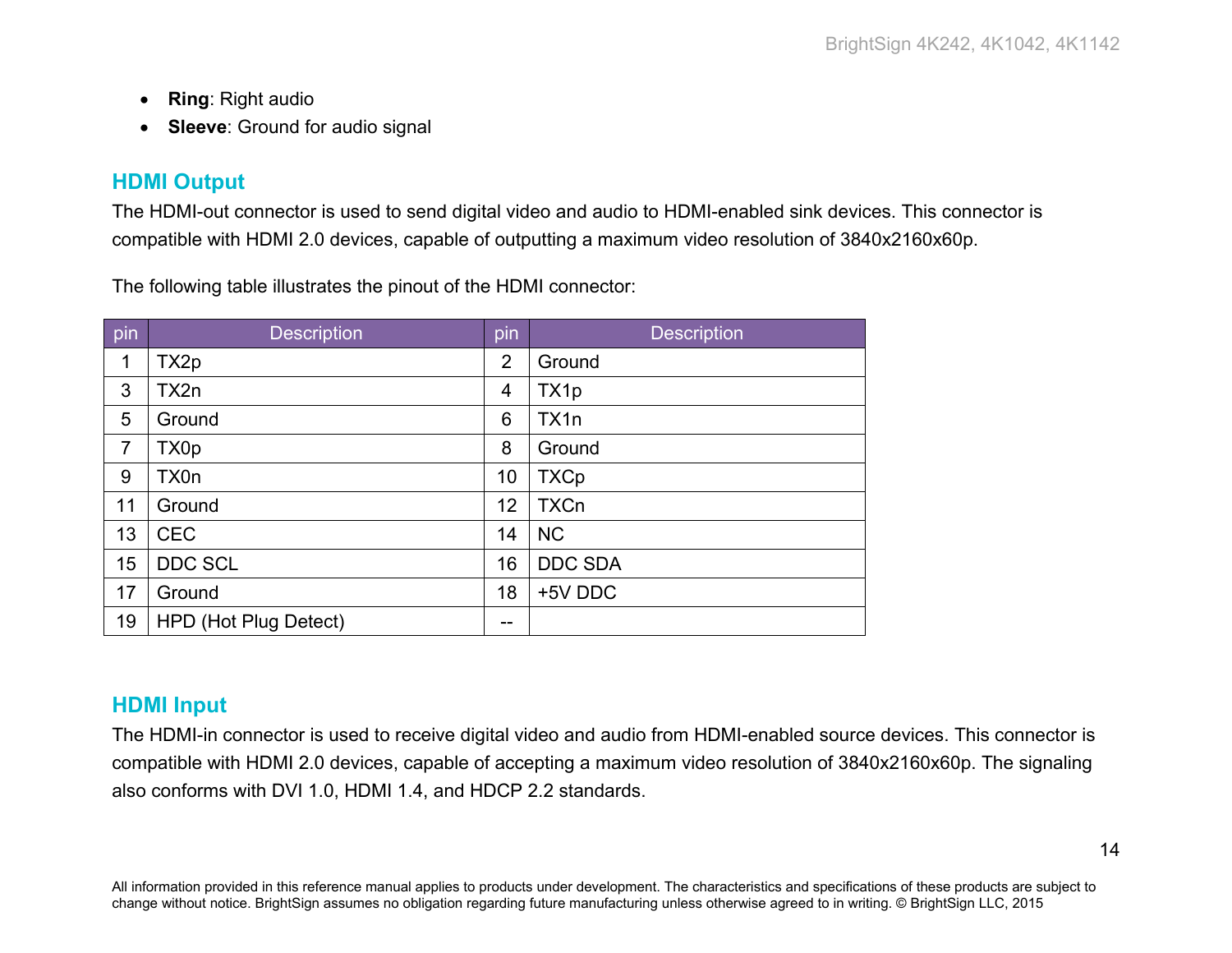The HDMI signaling has CEC (but no ARC or HEC) functionality. The CEC channel is electrically coupled to the corresponding signal on the HDMI output, and the CEC commands will pass through the player even when it does not have power.

# <span id="page-18-0"></span>**3.5mm IR Input/Output**

The IR blaster generates or receives a space-encoded NEC or Pronto Hex signal. The two transported bit values of the signal (0 and 1) are encoded using differing lengths of low-time IR pulses.

The 3.5mm IR in/out port has the following pinout:

- **Tip**: 3.3V
- **Ring**: IR Input
- **Sleeve**: IR Output

**Note**: *The sleeve is used as a ground during input operations.*

# <span id="page-18-1"></span>**SPDIF Out**

The SPDIF OPT signal is generated within the BCM7444 CPU, which is connected directly to the SPDIF output.

# <span id="page-18-2"></span>**Wireless**

BrightSign 4K players feature a six-pin connector on top of the printed circuit board (PCB) within the case. This connector allows installation of a peripheral wireless module that supports 802.11 a/b/g/n WiFi protocols.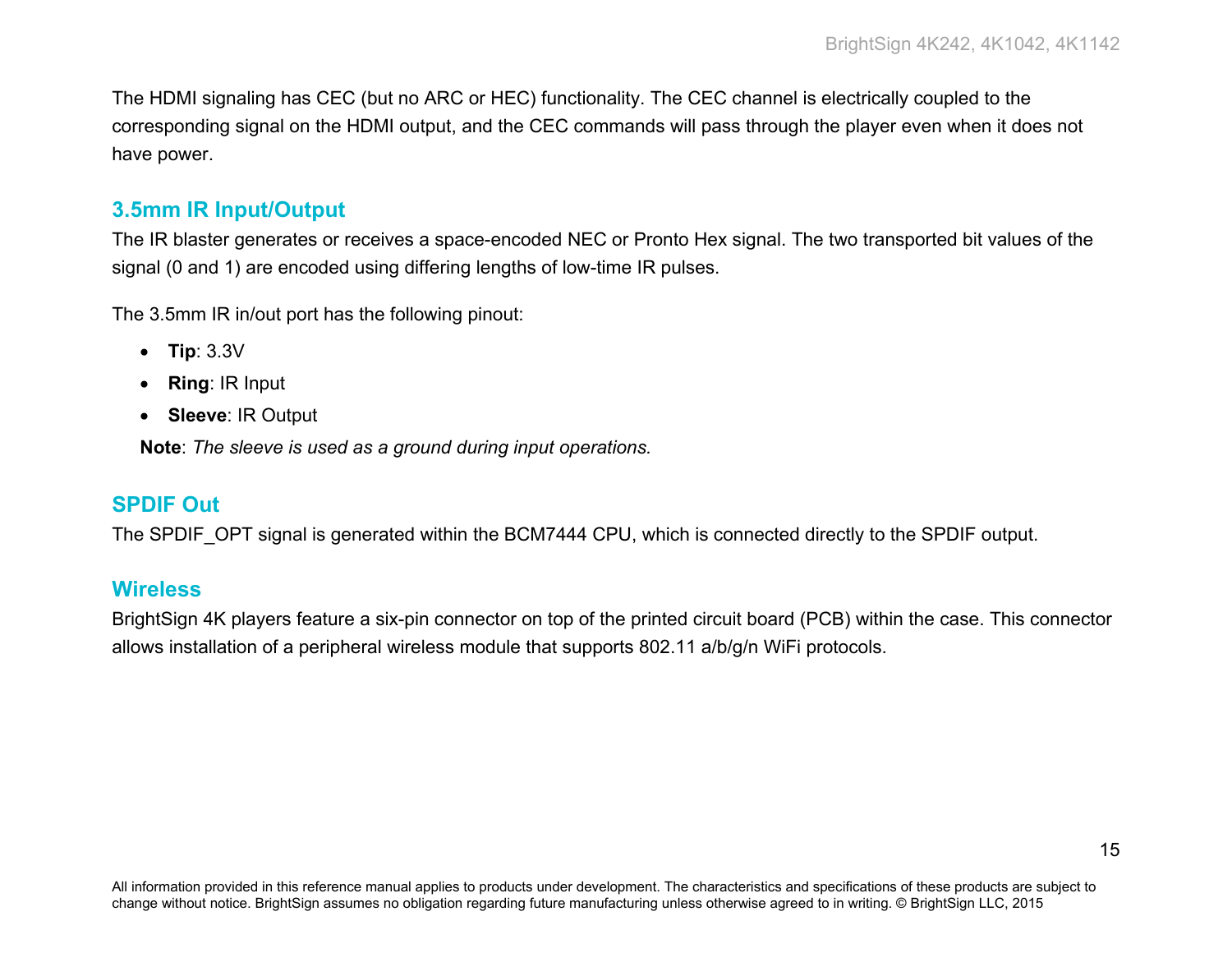# <span id="page-19-0"></span>**ENVIRONMENTAL AND POWER USAGE**

BrightSign 4K players are designed to be used between 0°C and 40°C, at 90% maximum relative humidity, noncondensing.

The power supply for 4K players is 60W and 12V at 5A. The device will use approximately 1A of power when playing a 3840x2160x60p H.265 (HEVC) source file.

**Important**: *This product is intended to be supplied by power from a Listed Power Adapter, rated +12Vdc at 5A minimum.*

An additional 4A of power is available for peripherals connected to a 4K player. The user should not connect any combination of peripherals that will exceed 4A draw. If more than 4A is drawn, the external power supply may shut down due to over-current conditions. The unit will not be damaged, but it may reboot or not operate properly until the overload is removed.

If the device is being powered by the power supply, the 4A can be shared in any way among the following connectors:

| Connector          | <b>Maximum Power Usage</b>             |
|--------------------|----------------------------------------|
| Ethernet           | Approx. 180mA (when transferring data) |
| <b>USB 2.0/3.0</b> | 500mA (on each connector)              |
| <b>DE9 5V</b>      | 500 <sub>m</sub> A                     |
| DA15 3.3V          | 500 <sub>m</sub> A                     |
| <b>HDMI 5V</b>     | 500 <sub>m</sub> A                     |
| IR blaster output  | 300 <sub>m</sub> A                     |

If the device is being powered by PoE, only 1A is available for all connectors (or possibly less if the device is running a resource-intensive presentation). It can be shared in any way among the following connectors: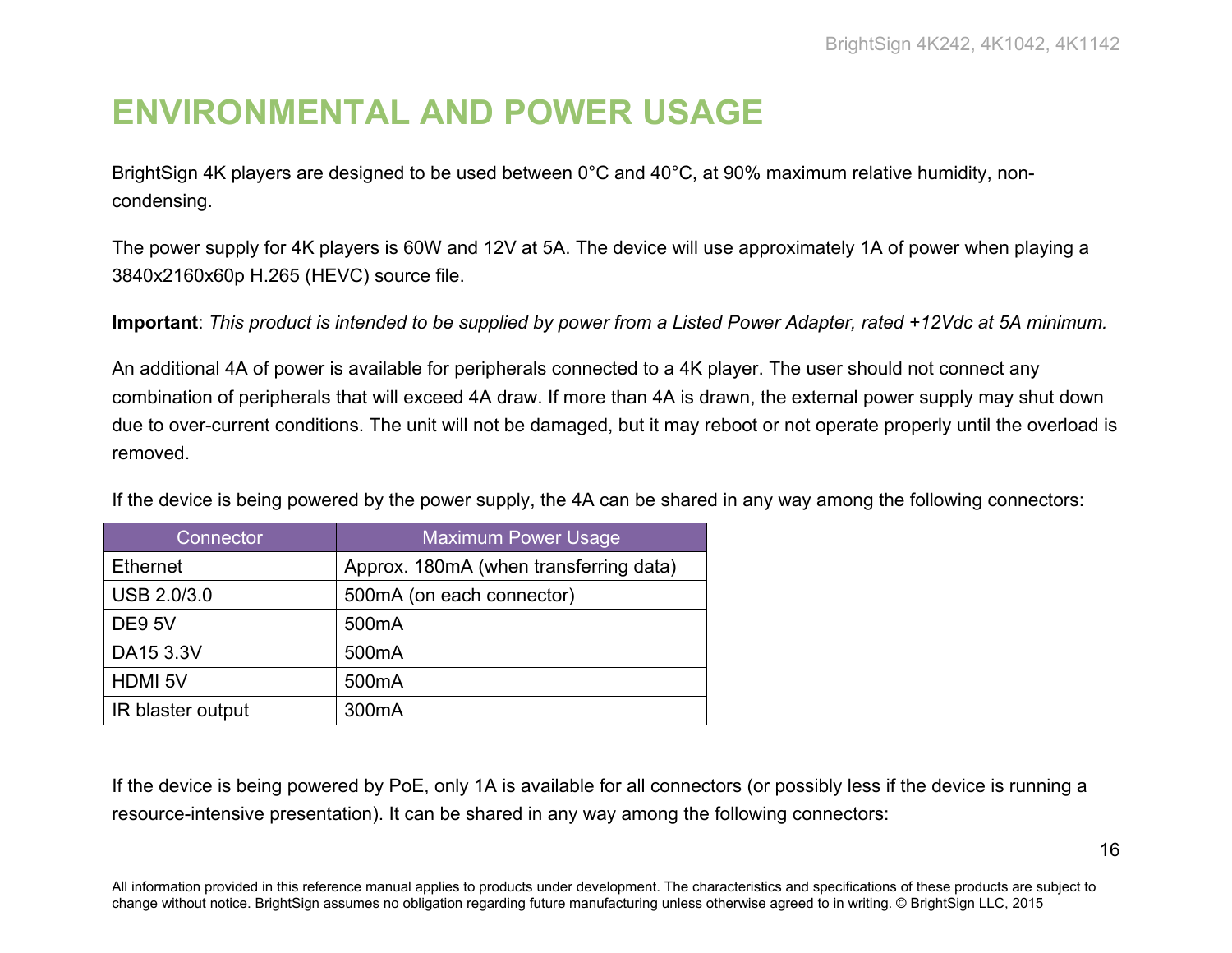| Connector       | <b>Maximum Power Usage</b>             |
|-----------------|----------------------------------------|
| <b>Ethernet</b> | Approx. 180mA (when transferring data) |
| USB 2.0/3.0     | 500mA (on each connector)              |
| <b>DE9 5V</b>   | 100 <sub>m</sub> A                     |
| <b>HDMI 5V</b>  | 500 <sub>m</sub> A                     |
| IR input/output | 300 <sub>m</sub> A                     |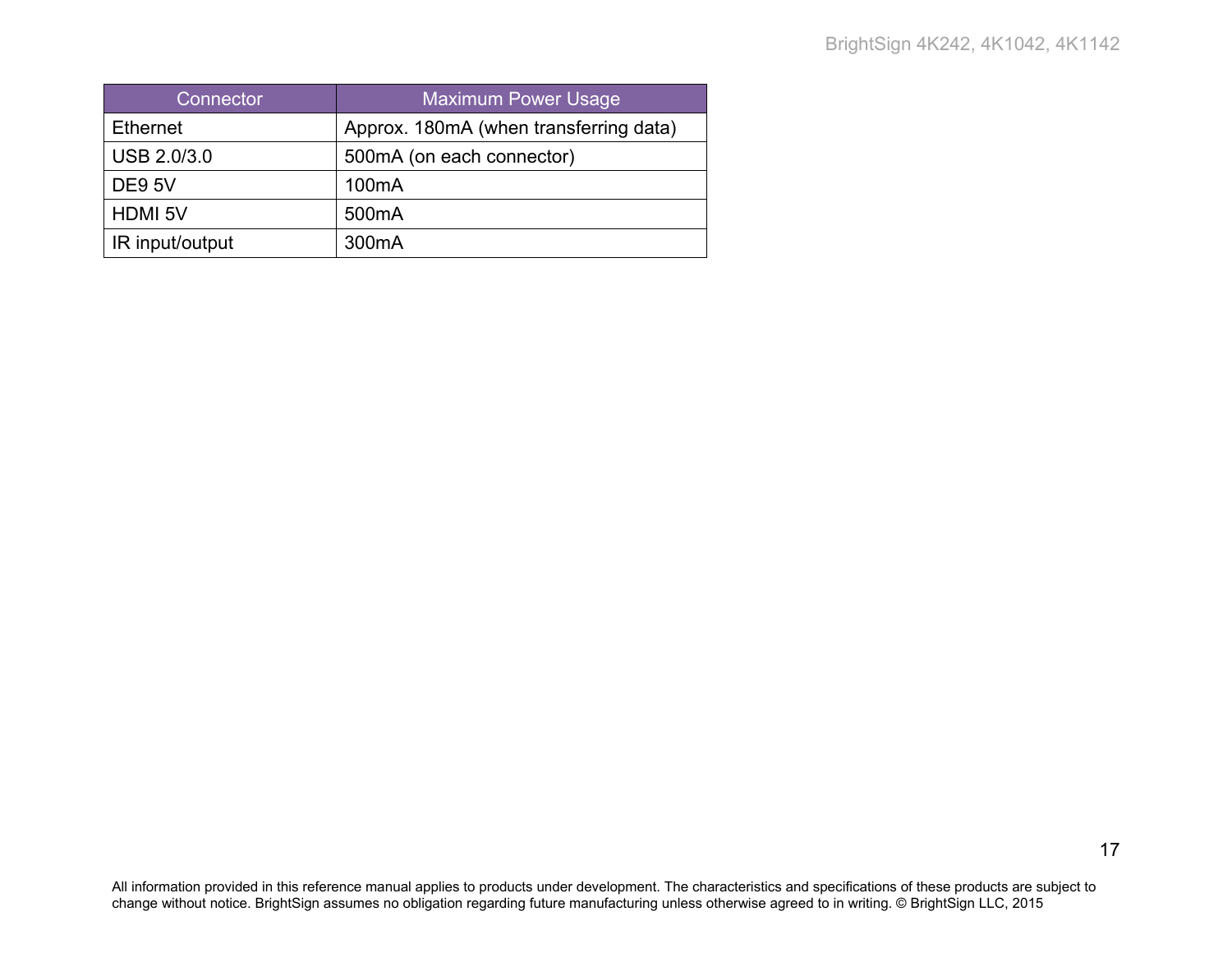# <span id="page-21-0"></span>**THEORY OF OPERATION**

This section describes how specific components operate on BrightSign 4K players.

# <span id="page-21-1"></span>**Power Supply**

There are several voltage levels present in BrightSign 4K players.

#### <span id="page-21-2"></span>**Reset**

BrightSign 4K players have a Low Voltage Reset circuit. This circuit will hold the RESET L signal low until a valid 3.3V power source is present.

#### <span id="page-21-3"></span>**BCM7444/7252 CPU**

The 4K242 and 4K1042 utilize a BCM7252 CPU, while the 4K1142 utilizes a BCM7444 CPU. The CPU is reset by the RESET L signal from the low voltage reset circuit going into the RESET IN pin on the CPU. When the RESET IN pin goes from low to high, the CPU will boot from the NAND flash.

# <span id="page-21-4"></span>**Built-in Flash**

The boot code in the BCM7252/BCM7444 instructs it to continue the boot process by reading additional code from the onboard NAND flash, which can be updated in the field, either from a SDHC/SDXC flash card or a USB mass-storage device. Part of the NAND flash is also used to hold non-volatile parameters. The contents of the boot flash are copied into the SDRAM. The CPU then jumps to the boot code.

#### <span id="page-21-5"></span>**SDRAM**

The 4K1142 contains six banks of DDR SDRAM (two 4GB banks and four 2GB banks), while the 4K242 and 4K1042 each contain four banks of DDR SDRAM (two 2GB banks and two 4GB banks). When the CPU boots, it will copy the code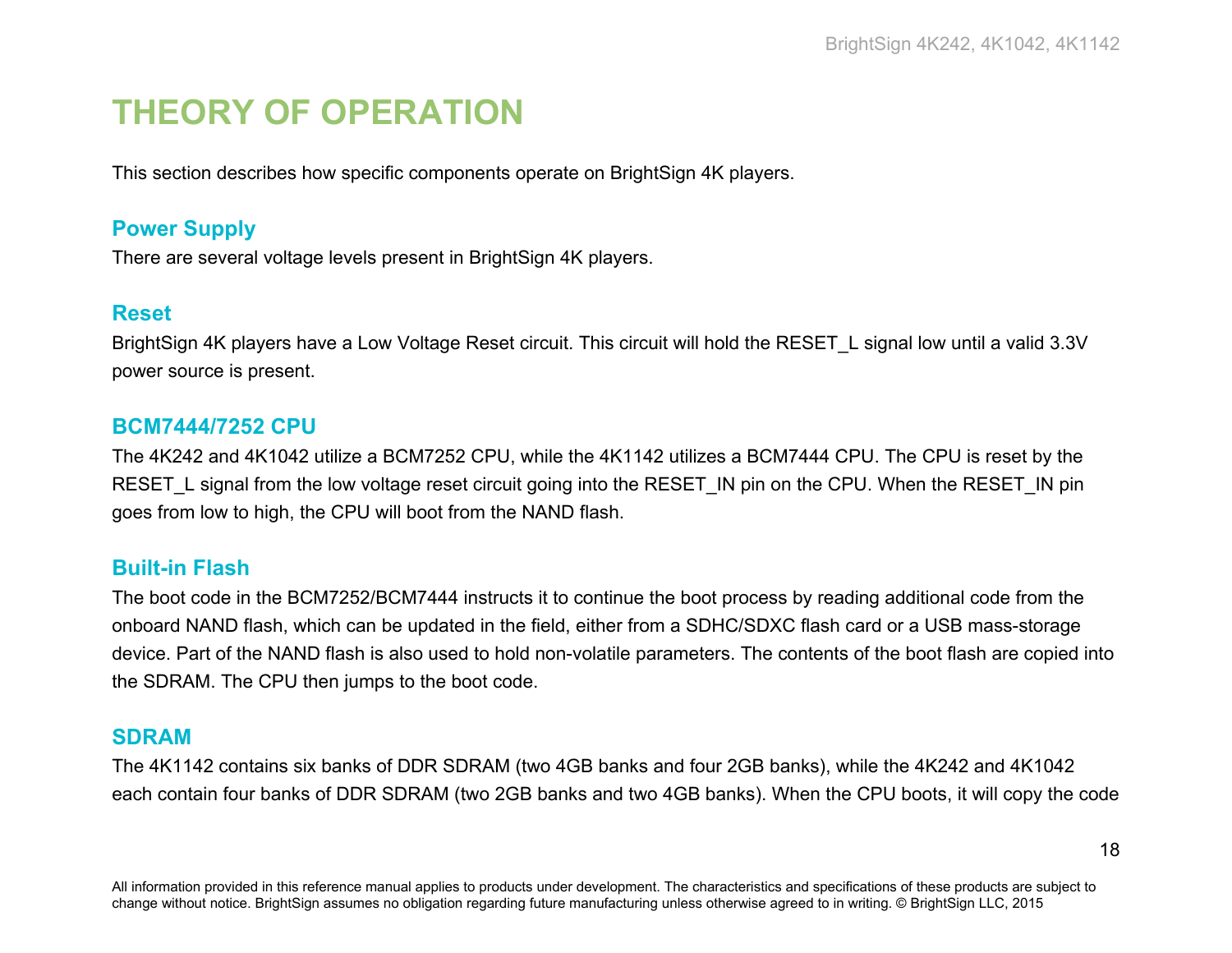from the NAND flash device into the SDRAM and then execute the code from the SDRAM. The SDRAM runs at a clock rate of 1067MHz, with a data rate of 2133MT/s.

# <span id="page-22-0"></span>**Serial Port**

The 4K1042 and 4K1142 have a built-in UART that communicates with the RS-232 level shifter. The MAX232 uses a capacitive voltage switcher to create valid RS-232 voltage levels for the transmit pin.

# <span id="page-22-1"></span>**Audio Outputs**

BrightSign 4K players each have a single high quality audio DAC device, which takes in digital audio signals from the CPU in an I2S audio format. The AUD\_LRCIN is the framing signal for the audio and runs at the frame rate of the audio source (usually either 44.1KHz or 48KHz). The AUD\_BITCLK signal is typically 32 times higher than the AUD\_LRCIN.

The audio output is fed through an amplifier and sent directly to the audio output jack. It can drive a 32Ω load with a 2V RMS signal.

# <span id="page-22-2"></span>**On-Board LEDs**

There are eight on-board LEDs that indicate the following:

| <b>LED</b>                    | <b>Indication</b>                                                                       |
|-------------------------------|-----------------------------------------------------------------------------------------|
| Green power (Pwr)             | Displays when the board is powered up and not in reset mode.                            |
| Green file-system activity    | Flashes any time there is file-system activity (on any storage device)                  |
| (Bsy)                         |                                                                                         |
| <b>Green MicroSD activity</b> | Displays when a MicroSD card is present.                                                |
| $(\mu SD)$                    |                                                                                         |
| Green network activity (Svr)  | Displays when the player is connected to the BrightSign Network.                        |
| Green Ethernet activity (Eth) | Flashes when the player is connecting to the network. Displays when connected.          |
| Green WiFi activity           | Flashes when the player is connecting to the wireless network. Displays when connected. |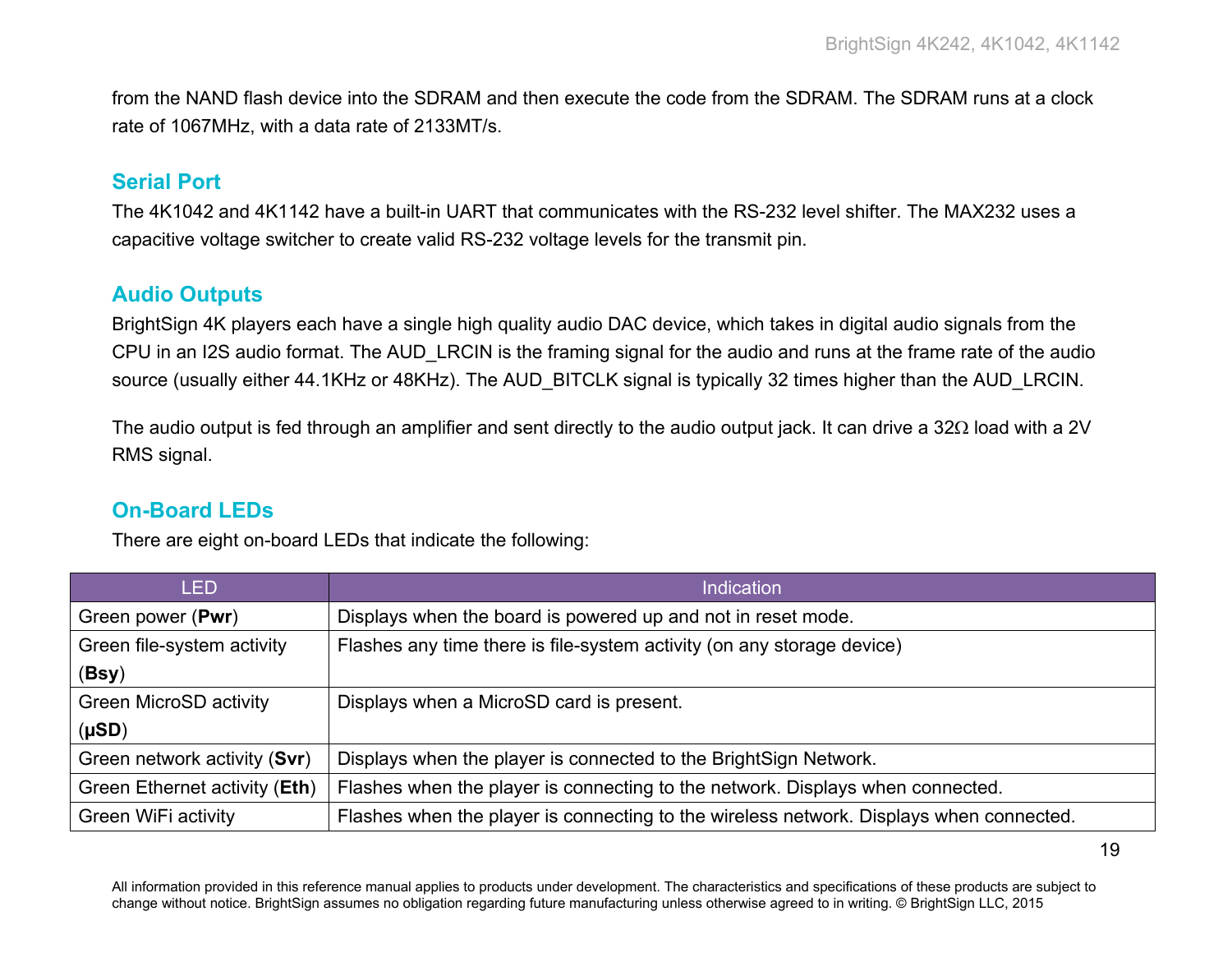| Yellow update (Upd) | Flashes when the board is being upgraded. |                                                                                             |  |  |
|---------------------|-------------------------------------------|---------------------------------------------------------------------------------------------|--|--|
| Red status (Err)    |                                           | Flashes a certain number of times to indicate which error is occurring. The flash codes are |  |  |
|                     |                                           | described below.                                                                            |  |  |
|                     | $\overline{2}$                            | Unspecified error                                                                           |  |  |
|                     | 3                                         | Network recovery script is preparing to run on a device configured for network recovery.    |  |  |
|                     | 4                                         | No upgrade file found                                                                       |  |  |
|                     | 5                                         | Failed to load kernel module                                                                |  |  |
|                     | 6                                         | Board is not capable of running the current firmware version.                               |  |  |
|                     |                                           | A piece of on-board hardware is not working.                                                |  |  |
|                     | 8                                         | Problem related to the storage device (either the USB drive or SD card)                     |  |  |
|                     | 9                                         | Problem related to the registry/NAND                                                        |  |  |
|                     | 10                                        | The autorun script encountered a load/run error.                                            |  |  |
|                     | 11                                        | WiFi-related error (mainly, WiFi not found on USB)                                          |  |  |
|                     | 12                                        | Unable to find a bootable image                                                             |  |  |
|                     |                                           |                                                                                             |  |  |

#### <span id="page-23-0"></span>**On-Board Switch**

The on-board switch is connected to the GPIO02. The GPIO02 is pulled low when the service (SVC) button is pressed. Conversely, a pull-up on the button normally sets the GPIO02 to be pulled high.

#### <span id="page-23-1"></span>**Reset Switch/GPIO Button**

The on-board switch is connected to the reset circuit. Pressing down the reset button will cause the GPIO07 to go low. Holding the reset button low for approximately 10 seconds will cause a hard reset. When the board goes into reset mode, the power LED will be dark until the reset button is released.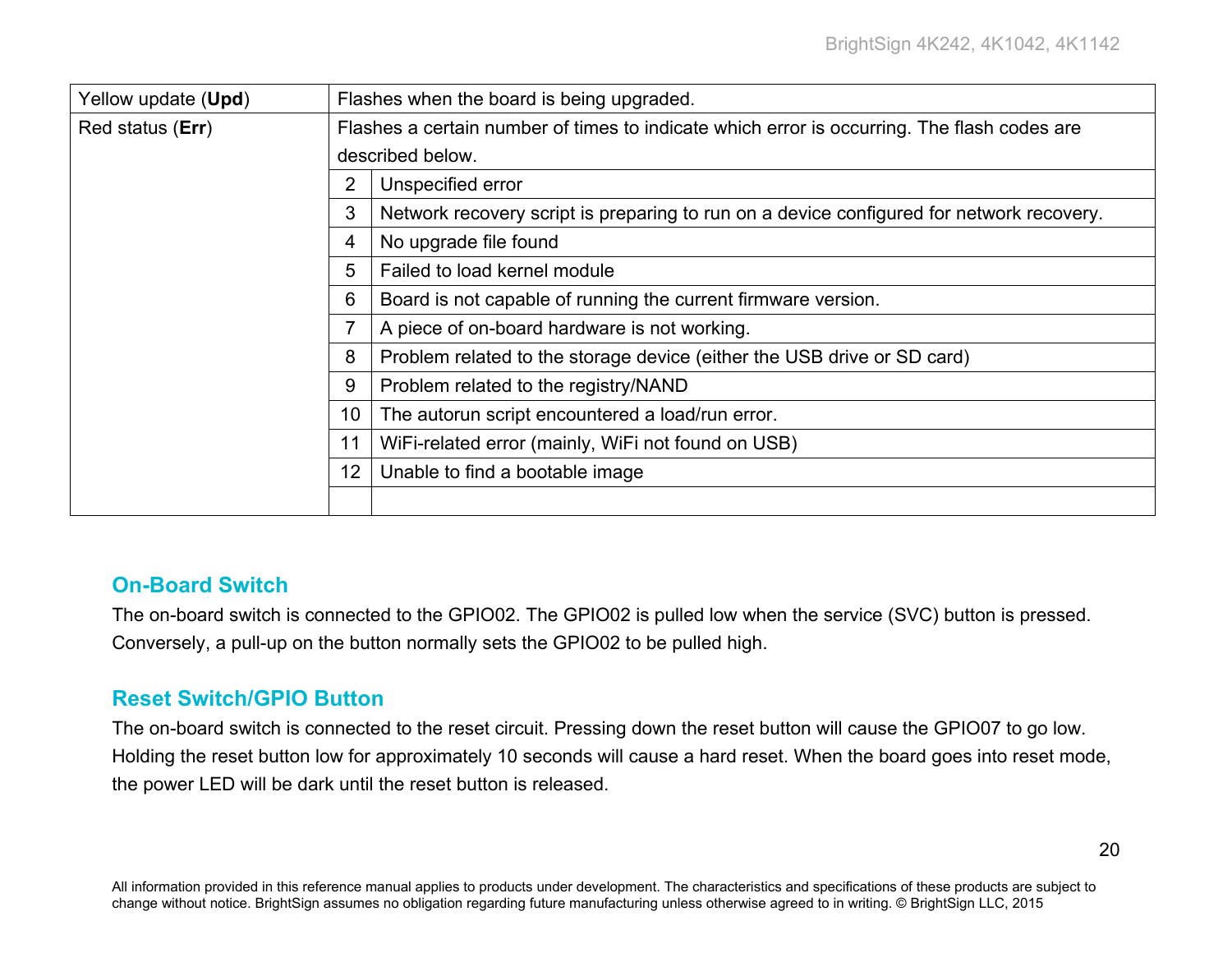# <span id="page-24-0"></span>**SDHC/SDXC and MicroSD Slots**

The 4K series has one SDHC/SDXC and one internal MicroSD card slot, both capable of transferring a 25 Mbit/sec video stream, one 5.1 AC3 stream (pass-through), and three stereo PCM tracks simultaneously. There is no inherent limit on the storage capacity of SD cards used for 4K series players.

# <span id="page-24-1"></span>**NAND Flash**

BrightSign players have a built-in NAND flash. All the code for the player is stored on the NAND flash. It may also be possible to store some content on the NAND flash, which is connected directly to the CPU.

# <span id="page-24-2"></span>**Ethernet**

The 10/100/1000 Base-T Ethernet is implemented on 4K players by directly interfacing with the BCM7252/BCM7444. The player has on-board Ethernet magnetics and termination for the RJ-45 cable.

# <span id="page-24-3"></span>**USB 2.0/3.0**

The USB 2.0/3.0 high-speed host controller is implemented internally on the BCM7252/BCM7444 SOC. The board utilizes over-current protected switches that can be used to turn the power to USB devices on or off or to detect over-current situations.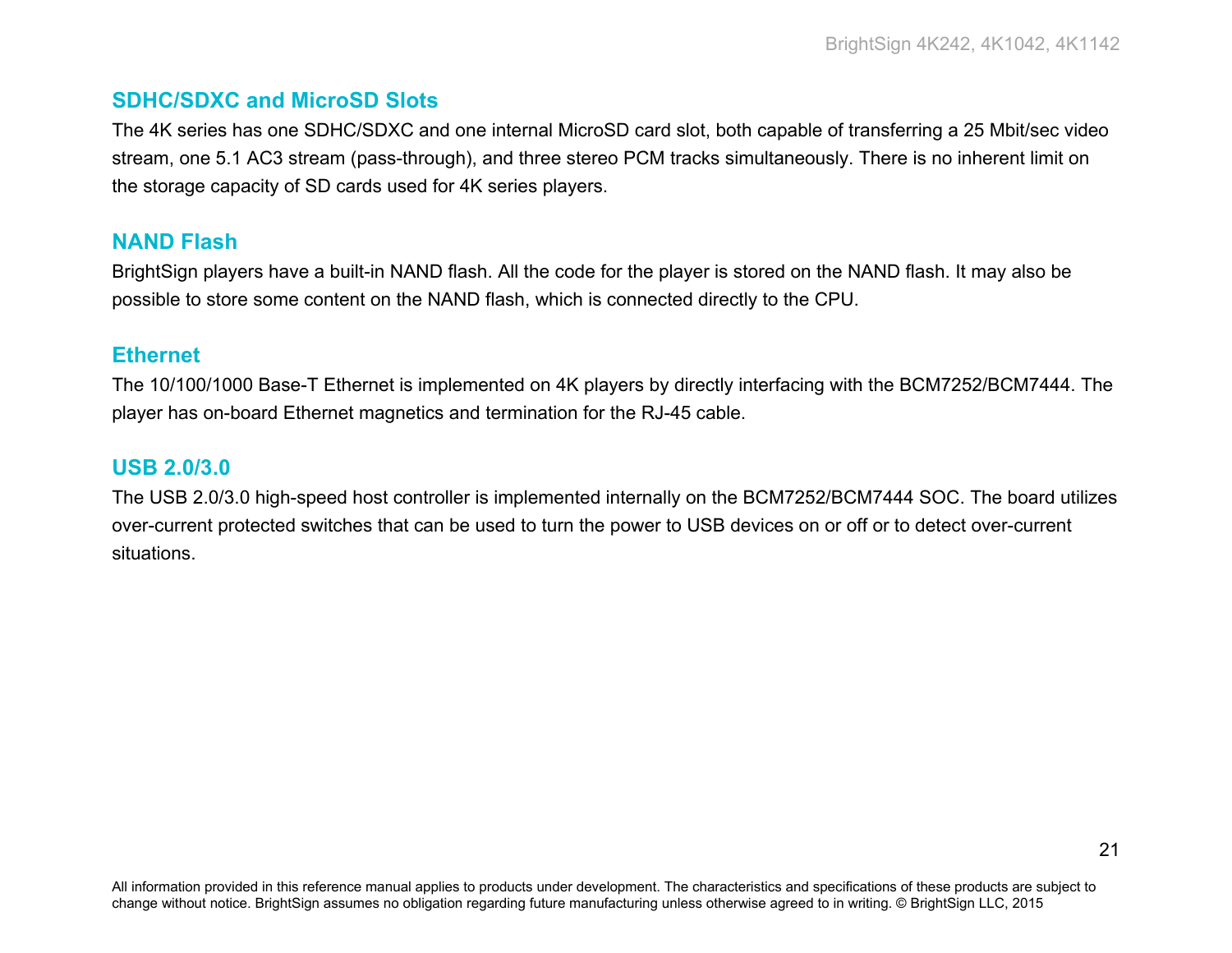# <span id="page-25-0"></span>**DIMENSIONS**